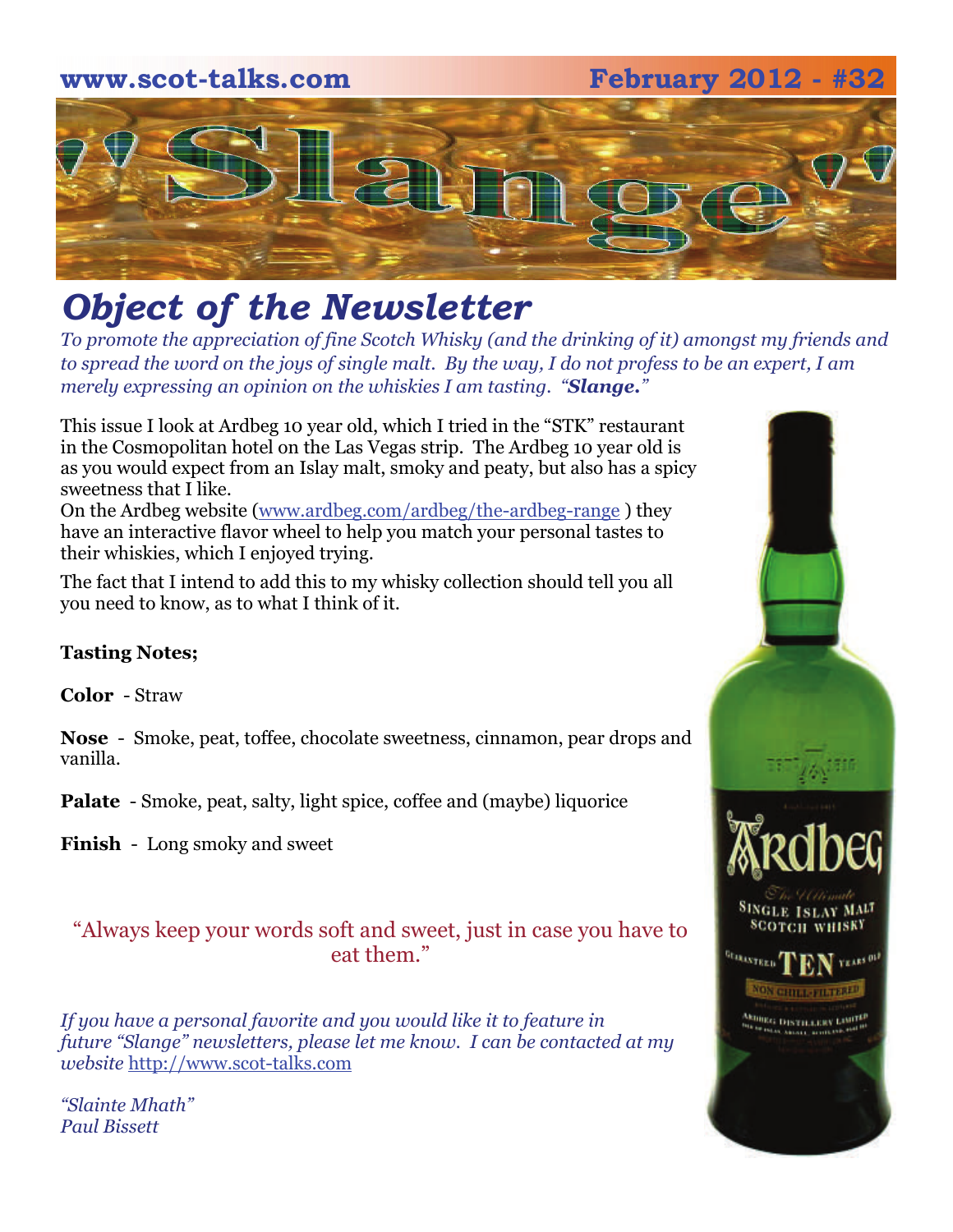# **www.scot-talks.com February 2012 - #32**  $\geq$

### **A wee bit of History**

The Ardbeg distillery was founded in 1815. For most of its history, Ardbeg's whisky was produced for use in blends, rather than as a single malt. Production was halted in 1981, but resumed on a limited basis in 1989 and continued at a low level through late 1996, during the period when Ardbeg was owned by Hiram Walker. The distillery was bought and reopened in 1997 by Glemorangie plc with production resuming on June 25, 1997 and full production resuming in 1998.

The name Ardbeg is derived from the Scottish Gaelic: *Àrd Beag*, meaning *Little Height*.

Ardbeg's offerings have garnered an array of awards at international spirit ratings competitions. For example:

Jim Murray's *Whisky Bible 2008* awarded the 10 year old expression the title of 2008 World Whisky of the Year and Scotch Single Malt of the Year. The 10-year also won a series of medals at the 2006- 2010 San Francisco World Spirits Competition, winning two gold and three silver medals over that five-year stretch.

Jim Murray's *Whisky Bible 2009* and *Whisky Bible 2010* awarded the Uigeadail expression the title of 2009 and 2010 World Whisky of the Year and Scotch Single Malt of the Year. The San Francisco World Spirits Competition awarded the Uigeadail a double gold, two gold, and two silver medals between 2006 and 2010.



Ardbeg distillery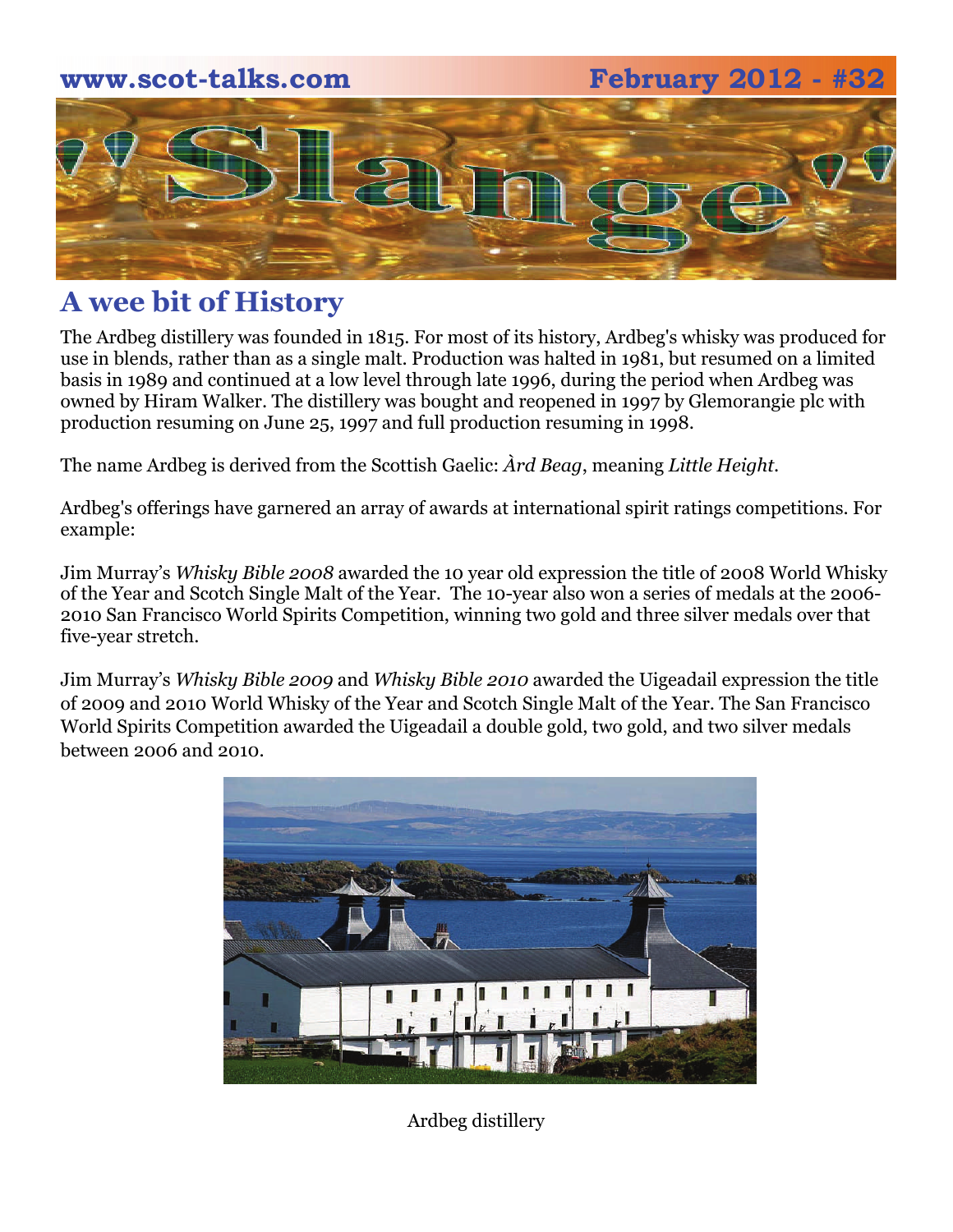

Below is a simple guide to help you choose your single malt Whisky, and the flavor notes you should expect from it. Being Scottish I recommend you find a likely candidate and try it in a bar before buying the whole bottle. With each issue of the newsletter I will add in another Whisky to the flavor map. This Issue; **Ardbeg 10 year old.** For more information go to *www.ardbeg.com* 

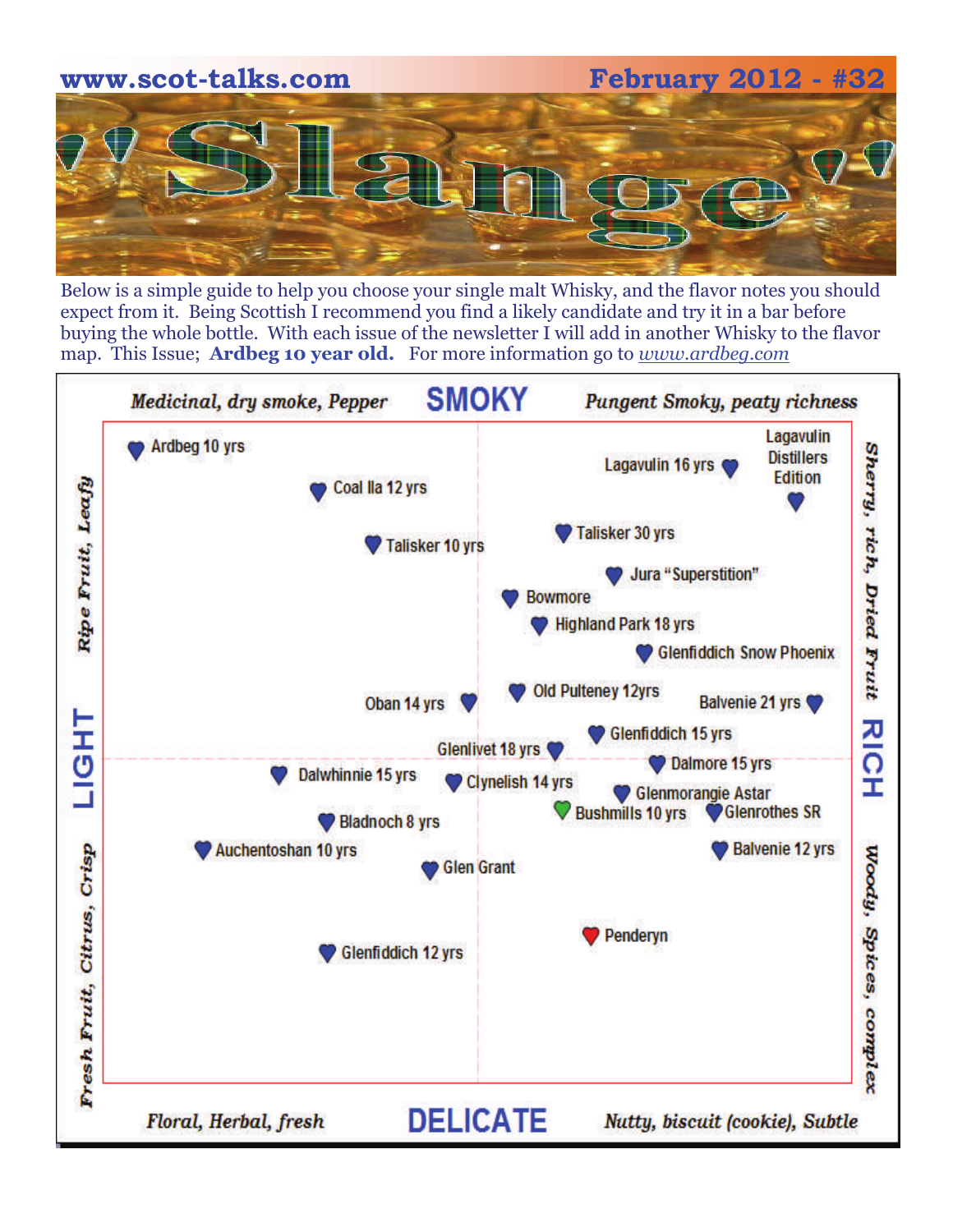## **www.scot-talks.com February 2012 - #32**   $\sim$

## *The Quaich*

#### **Background**

The Quaich (pronounced "quake", from the Gaelic word "cuach") has a rich heritage in Scotland indeed, they are a uniquely Scottish invention, having no apparent connection to any other European drinking vessel. This traditional Scottish drinking vessel was used to offer a guest a cup of welcome and also as a farewell drink, usually a dram of whisky. Travelers were known to carry a quaich with them.

#### **Origins**

They were used for whisky and brandy but there was also larger quaichs which were used for ale. (The largest surviving examples having capacity of about 1.5 pints).

It is believed that one of their ancestors was the scallop shell, in which drams of whisky were taken in the Highlands and Islands.

Like the shells, quaichs were always wide and shallow. The distinctive shape has been fixed now for possibly more than four hundred years.

#### **How Were They Made?**

Traditionally made of wood (picture on page 6), it is a shallow circular-drinking vessel for whisky, with a pair of small lug handles projecting horizontally from opposite sides of the rim. The lugs, though functional, are of a unique carved style giving the quaich much of its special character.

The centre of the bowl was usually decorated with a silver coin or an engraved disc or 'print', with coat-of-arms, initials, motto or familiar phrase such as 'drink up'.

#### **The Quaich Moves Up-Market**

Quaichs began to be made in metal (picture on page 6), whether pewter or silver and gold, in the late seventeenth century. Silver quaichs for example are first mentioned in the 1660s. When silversmiths began to make quaichs, they carefully and deliberately engraved radiating lines on the bowl in imitation of the staves of wooden quaichs and horizontal rings to represent the withy bindings. They also copied the lug handles in every respect.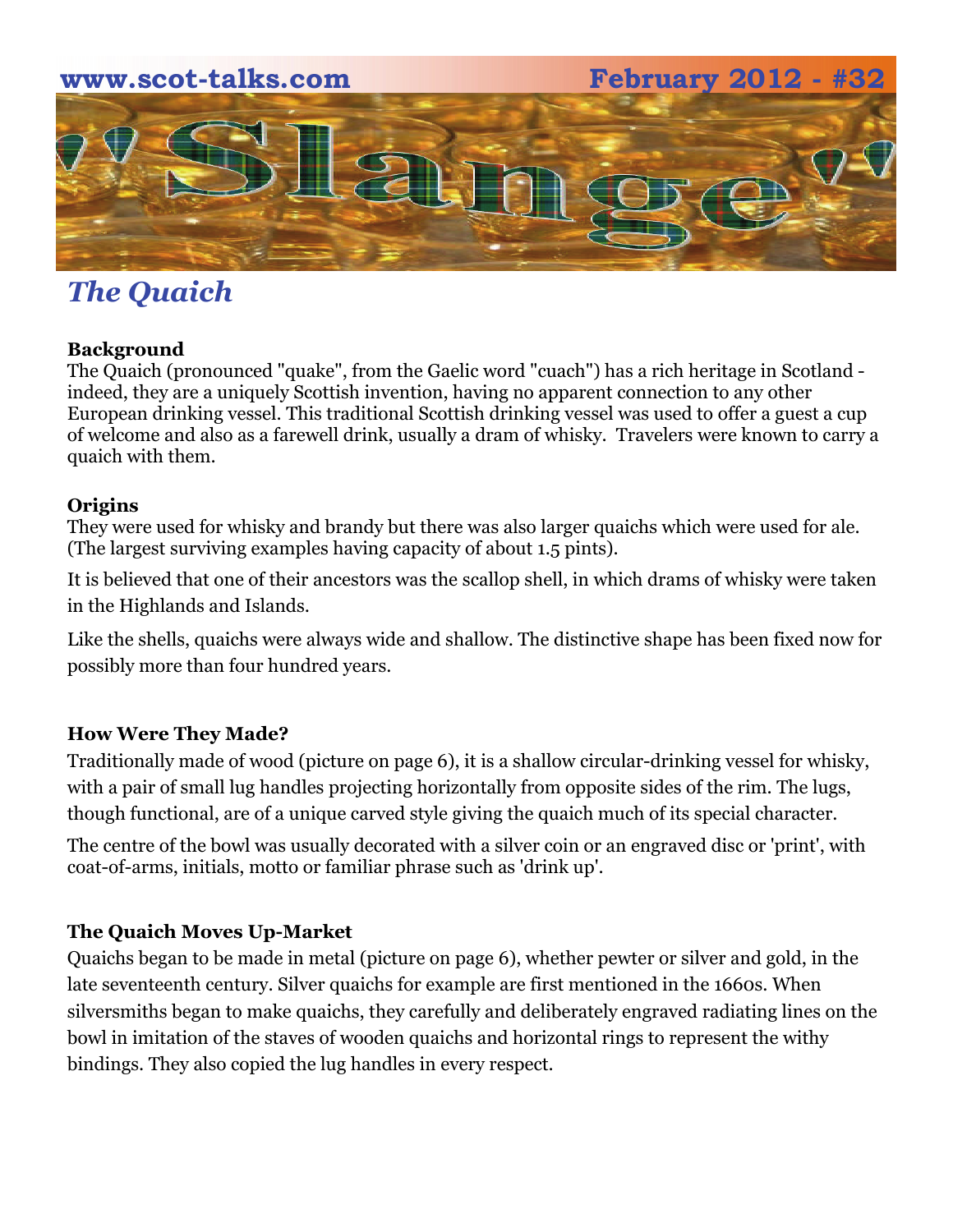# **www.scot-talks.com February 2012 - #32**  $\geq$

## **The Quaich** (cont.)

Quaichmaking was a highly regarded profession in 17th century Scotland. Quaichmakers probably made all sorts of wooden eating and drinking vessels, but took the name of their profession from their best work, much as workers in silver and gold called themselves goldsmiths.

As with all things, imitation is the sincerest form of flattery. Quaichs became so highly regarded that the upper-crust just had to have them made from precious metals. This posed something of a problem, since wooden quaichs are solid and quite thick at the bottom - it would be a bit difficult for a fine Scottish lady to sip delicately from a solid silver ale quaich the weight of a small boulder. The answer was to make the quaich of sheet-silver, so that the sides were of constant thickness. This allowed metal quaichs to imitate the outer form of wooden quaichs, but made the inner cavity much deeper and more bowl-like.

The earliest quaichs were single-timber, meaning that they were made of a single piece of wood turned on a lathe. The lugs were sometimes covered with silver, providing a place for initials. It was a passion in 17th century Scotland to place your initials everywhere: on your silverware, your furniture, the lintel, ceiling, and panelling of your house, and of course on your quaich.

The Quaich in 1745 travelled from Edinburgh to Derby with the Scottish Army in Bonnie Prince Charlie's canteen. Its bottom was made of glass so that the drinker could keep watch on his companions.

A more romantic Quaich had a double glass bottom in which was kept a lock of hair, so that the owner could drink to his lady love; and in 1589 King James VI of Scotland gave Anne of Norway a Quaich or "Loving Cup" as a wedding gift.

### **Modern Quaichs**

In more recent times, the Quaich has been used as a favor at many Scottish weddings, being presented to all at the top table. A symbol of the shared love and partnership between their hosts. Also at christenings (in Kilmuir in Scotland, there is a wooden quaich which was formerly used as a baptismal font, thus the quaich has become a traditional baptismal gift), or even births, to drink the health of a bairn and to share the love and celebration of that new life.